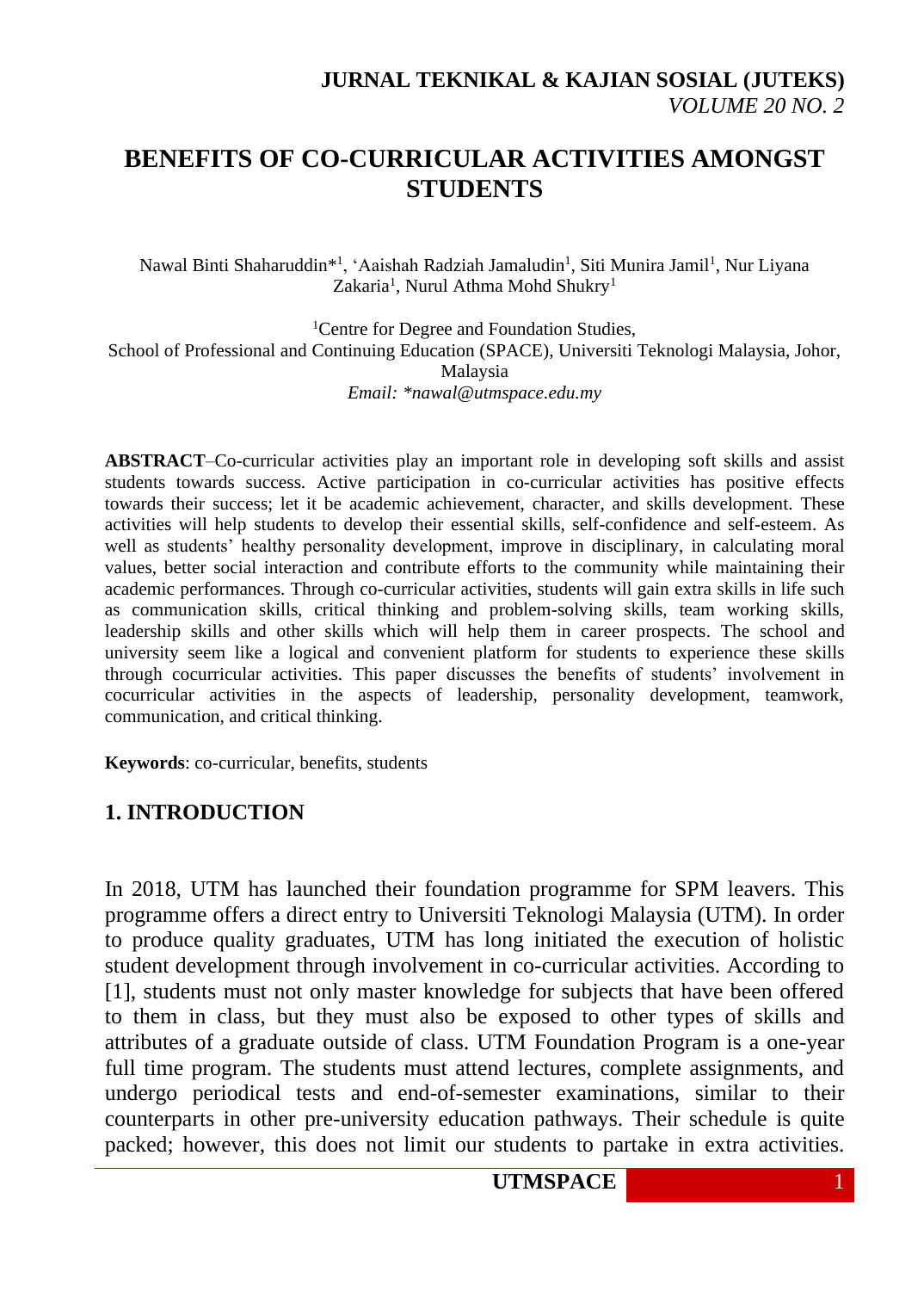Some of our foundation students involved with co-curricular activities provided by UTM, such as rugby, futsal, ping pong and debate club. This shows, that foundation students' needs extra activities outside their normal classroom. However, little is known about their involvement in co-curricular activities provided by the university unless our students informed their respective lecturers through exempt letters or through their academic advisors. Therefore, this paper is written to discuss the benefits of co-curricular activities, in general, towards students.

Co-curricular activity refers to any activity, programme or educational experience that being taught outside of normal classroom which complement the requirements of the regular academic curriculum. Co-curricular activities are seen as the best medium to provide an effective learning experience which can be used to encourage students to participate in various activities offered by their learning institutions. Examples of co-curricular activities include sports, athletics, associations, scouts, clubs, debates, and volunteerism. These activities help mould students into well-round people with balanced personality development: mentally, physically, socially, morally, and emotionally [1]. These developments are in line with National Education Philosophy goals: fostering holistic development of individual's potential through creating a harmonious and balanced human intellectually, spiritually, emotionally and physically that is based on trust and obedience to God [2]. This philosophy aims to develop a student that is knowledgeable, skilled, virtuous, responsible, able to achieve personal well-being and contribute to the harmony and prosperity of the society and country [3].

Numerous studies have reported that there are many beneficial impacts of cocurricular activities in schools or university on students' performance. The benefits commonly include better academic performance, positive behaviour, positive character development, and better social interaction. Students who pursued their co-curricular activities tend to perform better in their studies and score better grades [4]. According to [5], students perform well because they know how to balance their co-curricular activities and academic matter, as well as how to prioritize and manage their time effectively. In addition, through co-curricular activities, students will learn the importance of persistence, motivation, focus and hard work to achieve a desired outcome. Their mindset gets stimulated, which will then help them to concentrate in the class.

Furthermore, participation in co-curricular activities teaches them about long term commitments and sense of responsibility to perform given tasks correctly [5]. Cocurricular activities increase the students' positive behaviour and encourage them to be more discipline and are less likely to misbehave or get engaged in delinquent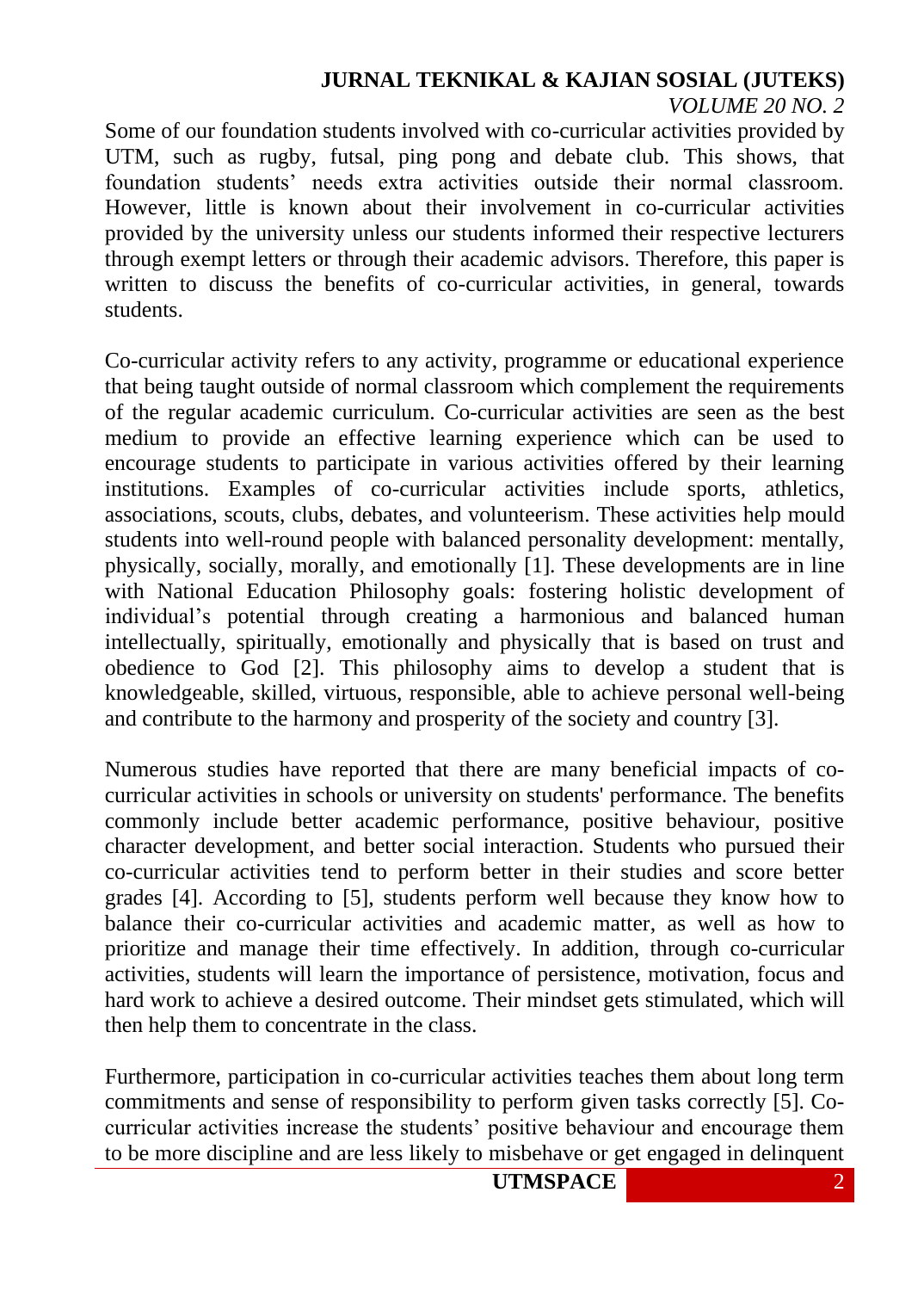acts. Students who participate in regular organised activities are willing to attend school more regularly which leads to a decline in absenteeism rate [6]. Interesting and fun activities will attract students' interest to participate and develop positive viewpoints towards co-curricular activities, thus attract students to participate and eventually reduce the school dropout rate. Co-curricular activities may lead to a decrease in academic stress and tension, which are beneficial for students' physical fitness as well as mental health. Ultimately leads to an increase in productivity in their learning.

Participation in co-curricular activities afford the opportunity for students to learn soft skills such as leadership, communication skill, team skill, problem-solving skill and other skills that required by the industry. One of the researchers, [7] found that students in the higher institution use co-curricular as the platform to enhance self- confidence, teamwork, develop communication skills and creating a better intercommunication. Participating in co-curriculum activities helps the students to boost their self-esteem and build solid character traits and leadership skills [5]. These skills are highly relevant to students in the future, especially when they start seeking jobs after graduation [8]. Therefore, the learning institutions should take proactive steps to encourage their students to harness all these benefits through participation in co-curricular activities.

#### **2. LITERATURE REVIEWS**

#### **2.1. Benefits of Participation in Cocurricular Activities**

A co-curricular activity helps students to improve their knowledge and develop value-added skill which cannot be learned in the normal classroom. Studies have reported that co-curricular activities could benefit students. They will learn beyond what they have learned in the classroom [9]. These activities are a good way to develop social, physical and intellectual skills, moral and ethical values, personality development and character appeal that will be helpful in the holistic development of the students. All these skills will prove valuable to graduates in the future which help them to meet the job criteria set by employers due to the intense competition in the job market nowadays. Moreover, cocurricular activities is a channel that provide student with a wide range of knowledge and experience to develop and hone the potential talent, interest, and creativity of the students. There have been various literature mention benefits of students' involvement in cocurricular activities during their studies. This literature review is a survey of previous studies, which will discuss the benefits of co-curricular activities in the

**UTMSPACE** 3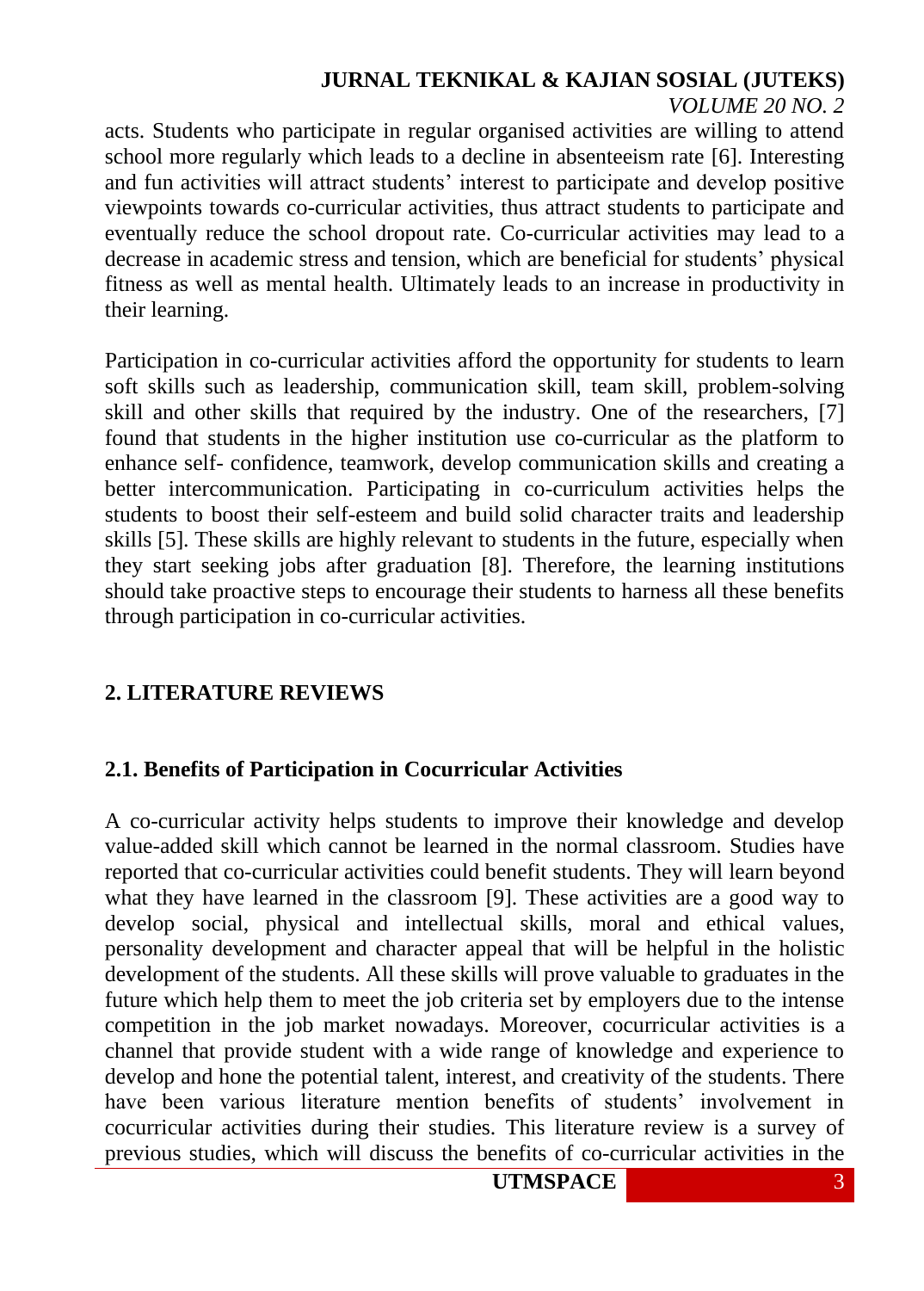aspects of leadership, personality development, teamwork, communication, and critical thinking.

#### **2.1.1 Leadership**

Leadership is fundamental to the organizational survival and plays the key factors to its success. According to [10], leadership is defined as the process of influencing the behaviour of others towards the accomplishment of goals in certain situation. In other words, leadership is the driving force that causes other to volunteer or willing to work together to achieve the goals set [8]. In educational institutions, leadership can be trained through student's participation in extracurricular activities such as uniform bodies, associations, clubs, and sports. Experiences in extracurricular activities enhance student learning experience which contributes to leadership development in undergraduate students [11]. Furthermore, involvement in associations, clubs, and outdoor recreations such as camping, hiking, and kayaking is seen as a medium to nurture leadership skills among students [12].

Previous studies have found that leadership skills can be developed through the involvement of students in co-curricular activities. Research has found that there is a significant relationship between active participation and leadership skills [13]. Due to the result of the study, an interesting module package was proposed to encourage students' involvement in co-curricular programme as a medium to foster leadership abilities. A study by [4] discovered that 88% of the students agree that extracurricular activities enhance the leadership qualities of the students. Students who participate in co-curricular activities demonstrate greater leadership skills, are more thoughtful in their ethical decisions, and able to articulate the benefits from their involvement [14].

## **2.1.2 Personality Development**

A study conducted by [15] found that co-curricular activities have significant relationship with personality development of secondary school students. The selected personality traits involve self-confidence, honesty, adaptation, sociability, sympathetic attitude, social obligation and sense of responsibility. The study also claimed that co-curricular activities facilitate the personality development of students by making them confident, focused, interactive, extrovert and sociable. According to [16], students who participate in co-curricular activities show greater adolescents' character development especially in time management and leadership skills and more positive social development such as group activities build teamwork and communication skills. Besides that, participation in co-curricular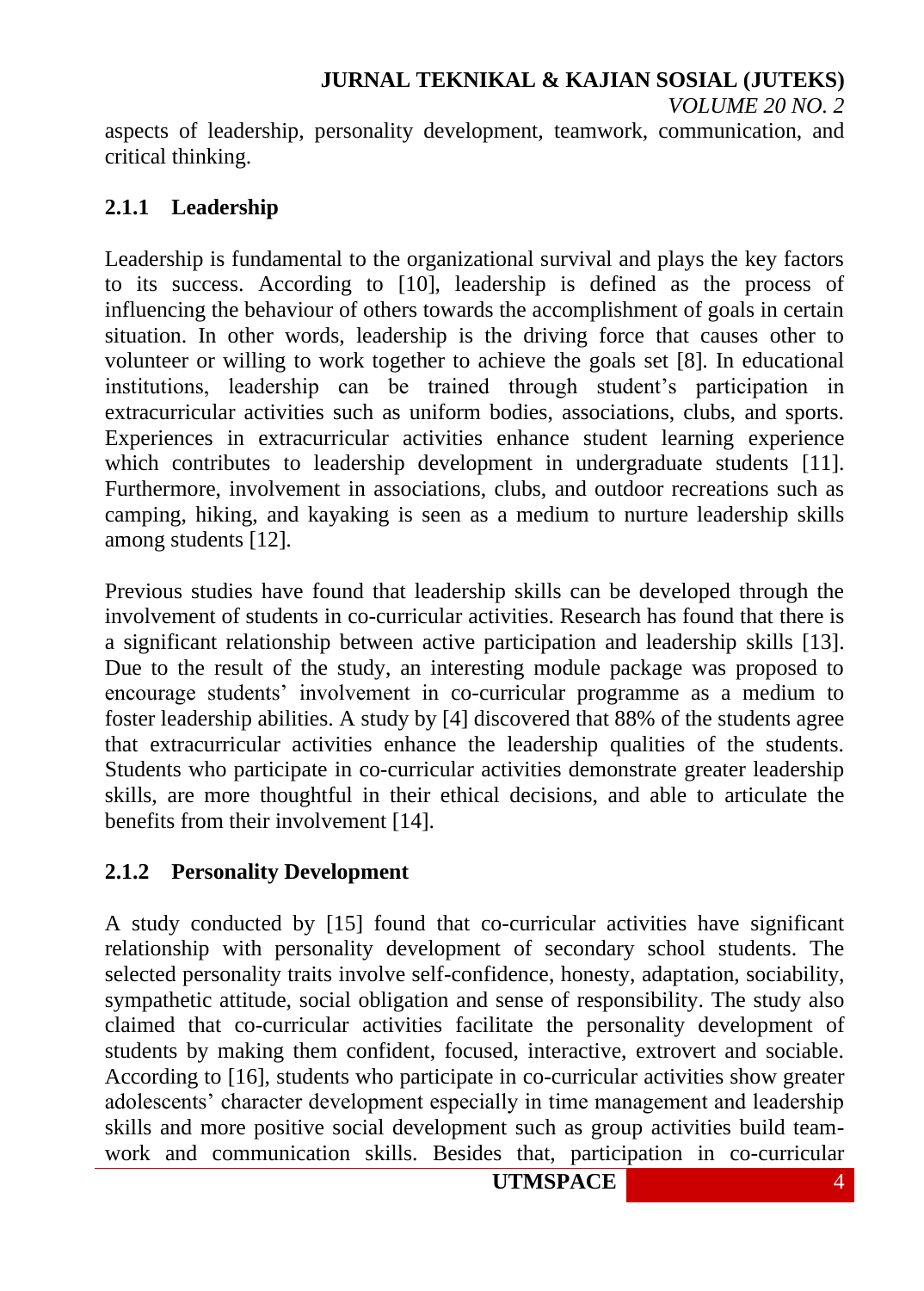activities builds students' self-confidence, resiliency and ability to accept constructive criticisms which contribute to character development.

One study reported that co-curricular activities increase students' self-confidence, teacher perception and developed positive connection between students and school which raised students' self-esteem and motivation [17]. Having a high level of self-esteem will create the sense of belonging to their learning environment and positive attitudes towards the school, which boost their motivation to grow academically and personally. All of these acquired skills during cocurricular activities participation then being employed in studying and taking exams as well as into their everyday lives.

#### **2.1.3 Teamwork**

Teamwork refers to the ability and willingness of a group of people to work together in a cooperative environment to accomplish a common goal. According to [18], there are several successful attributes needed for effective teamwork including the commitment to team success and shared goals, positive interdependence team, interpersonal skills such as the ability to discuss issues openly with members, be honest, trustworthy, supportive and show respect and commitment to the team, open communication and positive feedback by actively listening to the concerns and needs of team members, willing to give and receive constructive criticism, appropriate team composition where all team members need to be fully aware of their specific role and understand the team expectation and contribution from them. Teamwork is one of an important skill element in soft skills which need to be attention and mastered by students. The skill is the key success to meet the job requirements as demanded by the employers and attain jobs in future [19][20]. Most of the cocurricular activities involve group activities which help build teamwork skill, cooperation, goal setting and time management.

A study by [19] reported benefits in interpersonal and teamwork skills for individuals who involved in cocurricular activities compared to those who were not. Another study by [21] investigate the effect of cocurricular activities university students' teamwork skills and found that there was a significant correlation between cocurricular activities and the acquisition of essential teamwork skills. According to [4], 82% of the students agree that cocurricular activities enhance teamwork. Another study by [22][23] found that teamwork skills can be nurtured and instilled through students' involvement in sports such as football and hockey. These skills also help shape self-management with the values of cooperation among team members as well as being able to self-discipline especially in team sports [23].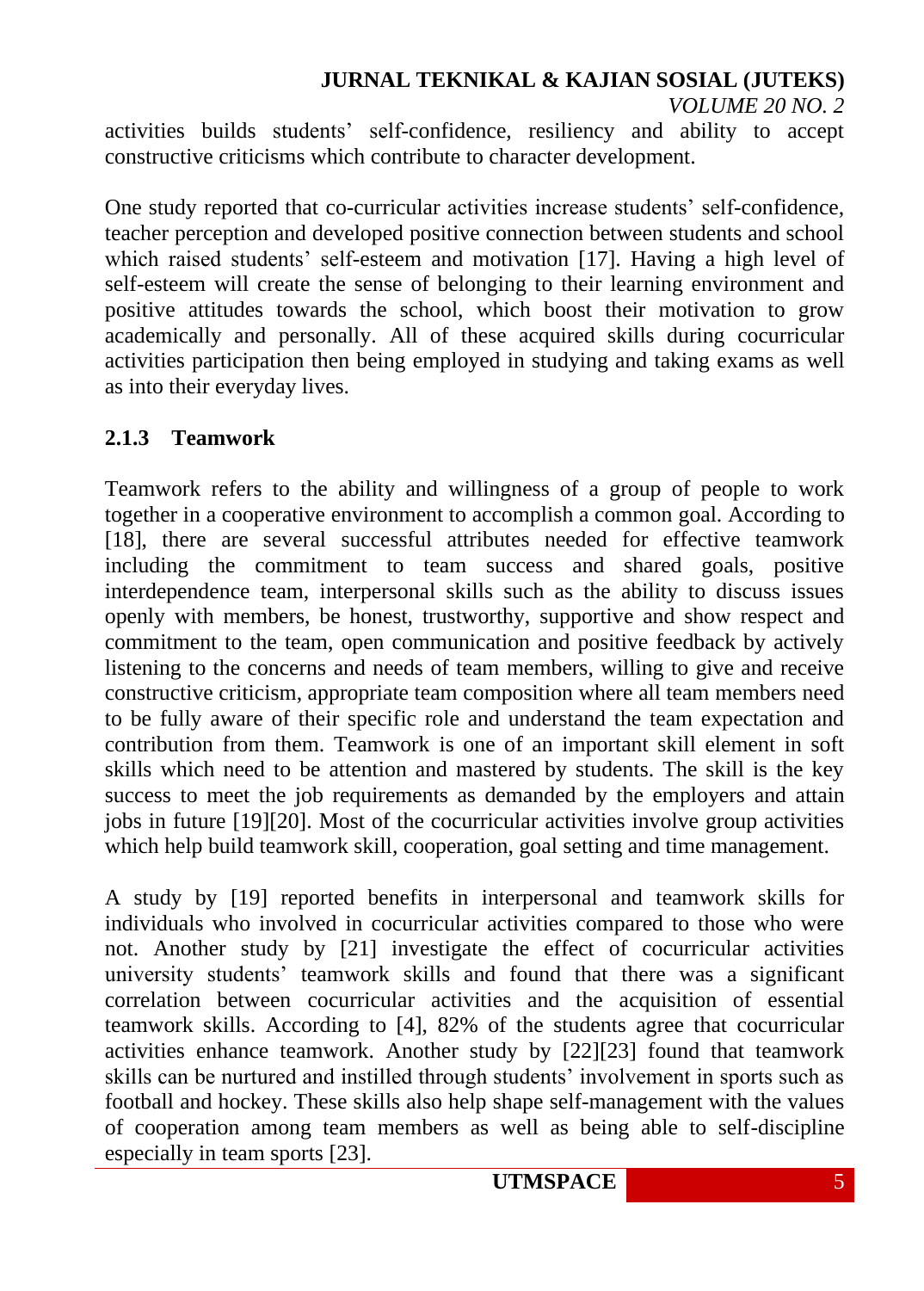## **2.1.4 Communication**

Communication skills are divided into three elements, namely interpersonal communication skills, intrapersonal communication skills and non-verbal communication skills. This literature review will discuss on interpersonal communication skills only. According to [24], interpersonal communication skills including listening skills, questioning skills, speaking skills, feedback skills, language elements, changing attitudes and behaviours, appearance and non-verbal communication. A study by [25] defines communication as the process of transmitting information and common understanding from one person to another. Effective communication is very important to be practiced for better productivity because individuals interact and work together to achieve the organisation's goals. On the other hand, communication skills are one of the soft skill elements that need to be mastered by students because these skills can ensure a high degree of self-confidence among students for their successful future career after graduation [26].

Previous studies have shown that most graduates lack of communication skills and these skills need to be improved before they enter the world of work [27][28][29]. Many employers these days are progressively looking for skilled employees with good social and communication skills in addition to the competitive job market [27]. Research by [30] in their study states that cocurricular activities in university can provide environments that allows students to find different ways of interaction that will assist them with their communication skills and overcome high levels of communication apprehension. Activities such as competitions, association and club activities allow the process of communication and interaction more realistically and can also meet the value of understanding, respect for each other regardless of rank, race and religion [31]. Furthermore, participating in cocurricular activities develop beneficial skills such as positive network of friends and build relationship with supportive adults [16]. Another study by [32] emphasizes that cocurricular activities offer opportunity for students to train themselves in strengthening the interaction between students as well as developing students' communication skills. A study by [33] investigated the lecturer's perception on the integration of communication skills through cocurricular activities in Malaysian polytechnics. The study reported that the lecturers in polytechnics agree that cocurricular activities develop students' communication skills which will help them in the future career prospects.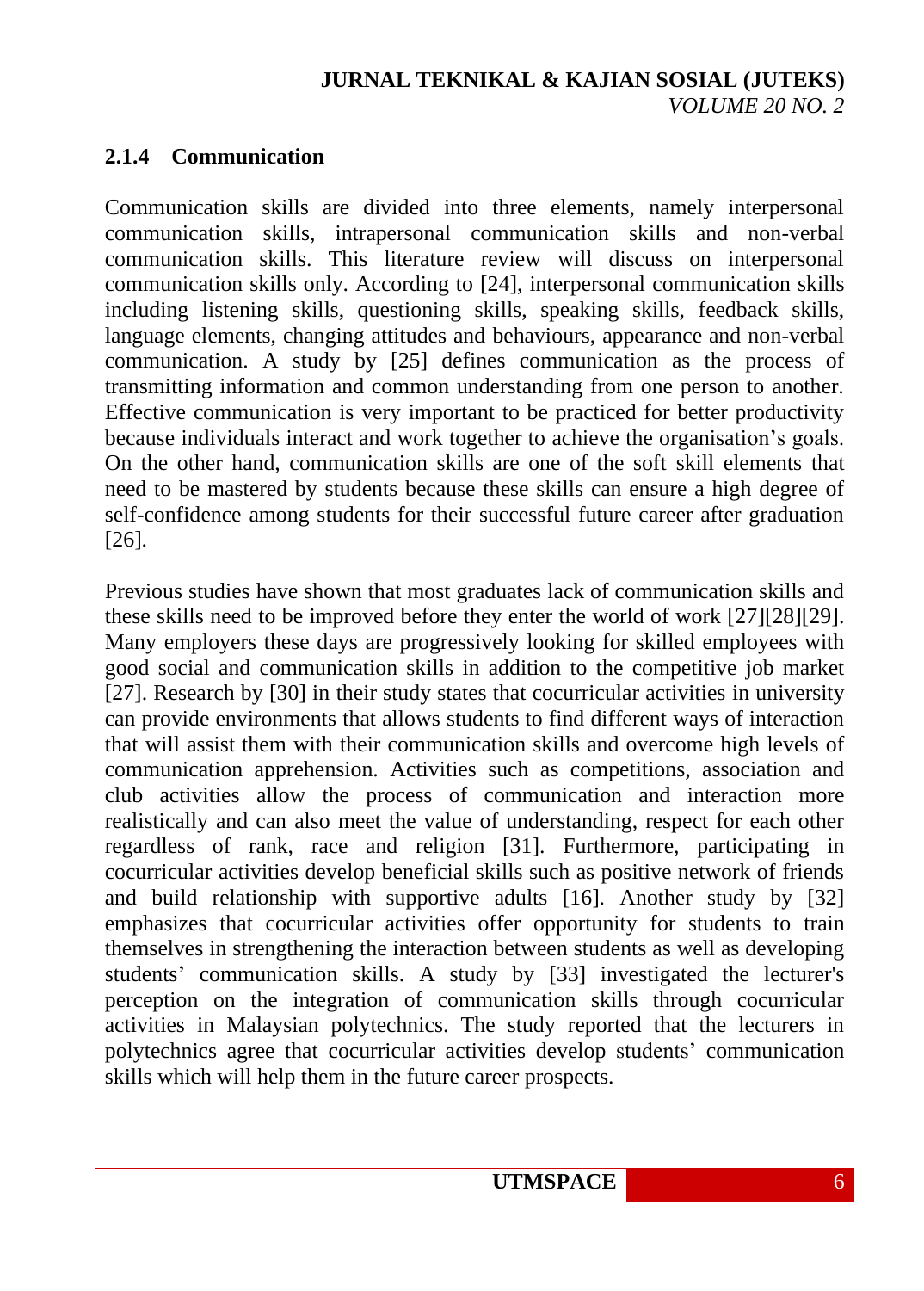#### **2.1.5 Critical Thinking**

One of the main factors that contribute to graduates' unemployment in Malaysia is the lack of thinking skills especially the capabilities to think critically [34]. Critical thinking skills have been recognised as an essential skill in to prepare students for facing challenges and responsibilities in life in the  $21<sup>st</sup>$  century. According to [35] critical thinking includes the component skills of analysing arguments, making inferences using inductive or deductive reasoning, judging or evaluating, and making decisions or solving problems. Different researchers have come with different approaches to define critical thinking that reflect their respective disciplines [35]. In a study by [36], critical thinking has been defined as reasonable reflective thinking that is focused on deciding what to believe or do, while [37] mentions it as individual's ability to evaluate and analyse arguments, use inductive reasoning, recognize assumptions, and correctly deduce inferences and conclusions from data. For [38], critical thinking involves the mental processes, strategies, and representations people use to solve problems, make decisions and learn new concept. Generally, critical thinking is a higher-level thinking skill comprises of evaluating arguments or proposition and making judgments that can guide the development of beliefs and taking action [39]. On the other hand, critical thinking is a product of education, training and practice which require students to go beyond recalling or restating the available information, but to think about improving the ideas and process [35] [40] [41]. Overall, the main concept of critical thinking skills is based on making evaluation and processing the information rationally towards making a decision and need to be developed in nearly all disciplines of study [34].

These skills need to be mastered by students especially during their studies in higher education institutions. A study by [37] claimed that a primary goal of higher education is to help students develop critically thinking ability. The findings of the study indicated that students who involved in a variety of activities in clubs, organizations, peer and faculty interactions, and living on-campus may have experienced an improvement in their critical thinking ability [37]. Another study by [42] reported that the aims of co-curricular activities in Universiti Sains Malaysia (USM) are to focus on the importance of developing soft skills, physical skills and critical thinking to support a sustainable future. In [43] study, it has been highlighted that it is essential for students to involve in cocurricular activities during the college years to acquire skill sets including effective communication, creative and critical thinking skills as well as psychosocial intelligence, to improve themselves thus increasing their employability. Furthermore, [44][45] in their study state that debate is an experiential learning activity for students in high

**UTMSPACE** 7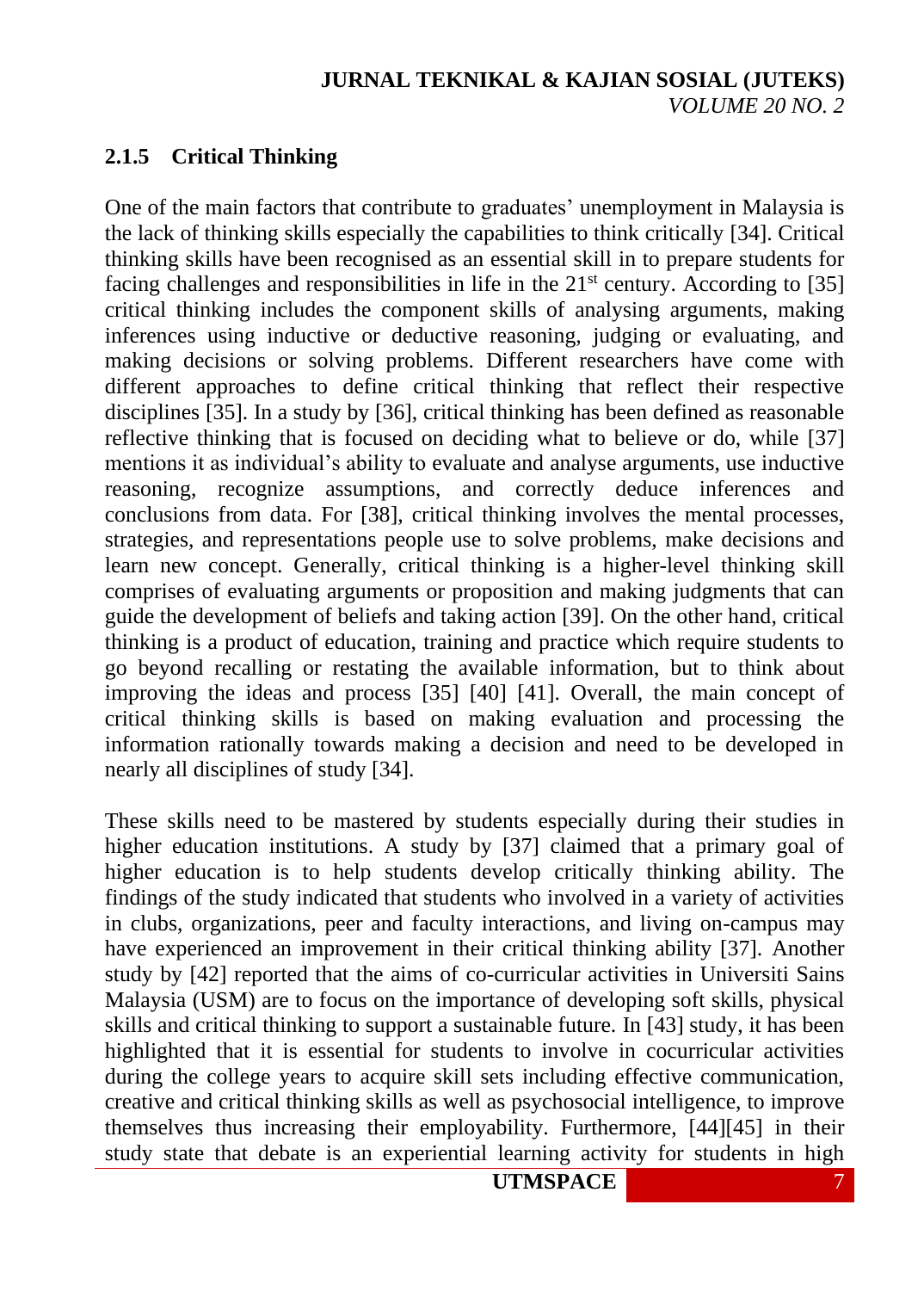school and universities which functions to develop skills in critical thinking, analyzing, synthesizing, and impromptu speaking.

#### **3. CONCLUSION**

Based on the review of literature, it can be concluded that students' participation in co-curricular activities have proved to be beneficial to the students in all aspects of life such as work, education, family, health, friends and community. co-curricular activities are capable of developing holistic students by equipped students with leadership and communication skills, greater personality development, teamwork and critical thinking skills. It is recommended those parents, teachers and the universities to continuously come out with more interactive ways to encourage and build these skills among students. For future studies, researchers may look into the relationship between students' performance in their studies with participation in co-curricular activities. Overall, co-curricular activities play a fundamental role in developing overall students' personality while at the same time boosting their confidence as preparation for the world of employment.

#### **ACKNOWLEDGEMENT**

This study was supported by Geran Penyelidikan UTMSPACE Dana Pembangunan Berpotensi, PDF 2020 with Vot. No SP-PDF-2007.

#### **REFERENCES**

[1]. Ali, N., et al. (2018). Impact of co-curricular activities on students' academic achievement at secondary school level in southern districts of Khyber Pakhtunkhwa, Sci. Int. (Lahore), 30, 1, 63-66.

[2]. Mancha, S. A. and Ahmad, A. (2016). Co-curricular activities and its effect on social skills. In International Conference on Education and Regional Development, 774-781.

[3]. Othman, N., Musa, W. A. and Hakim, M. N. (2016). Kokurikulum di dalam system pendidikan di Malaysia: Satu tinjauan awal (Unpublished report), UTM Perdana School, UniversitiTeknologi Malaysia, Kuala Lumpur.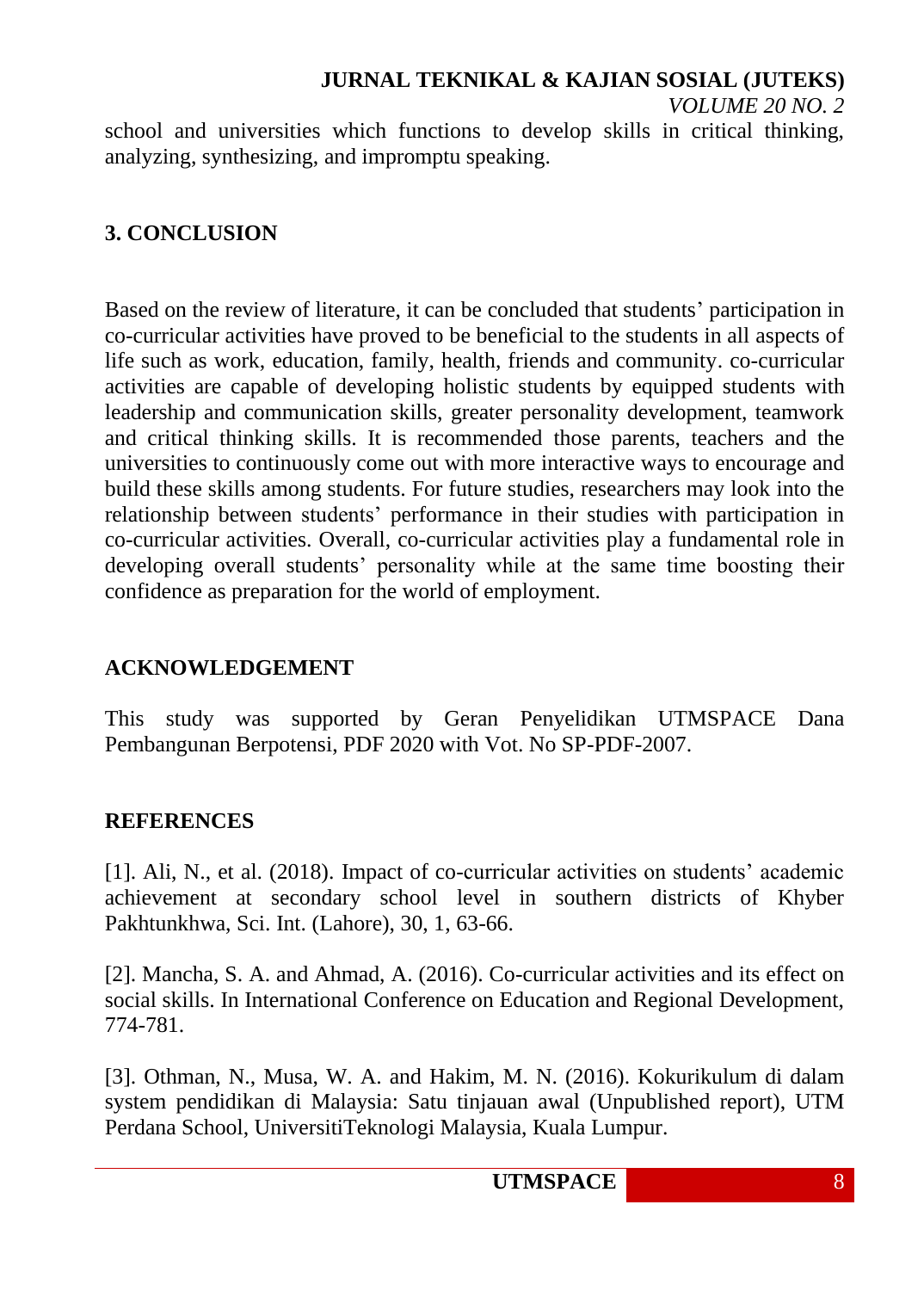[4]. Rafiullah, K., Fakhar, Z. and Jehanzaib, K. (2017). Positive Impact of Extracurricular Activities on University Students in Lahore, Pakistan, International Journal of Social Sciences and Management, 4, 1, 22-31.

[5]. Banging, I. S. and Idris, M. S. (2017). Student Participation in Co-curriculum: Why it is Important?, Elixir Edu. Tech., 107, 47170-47180.

[6].Ahren, C. S. (2010). Disentangling the unique effects of co-curricular engagement on self-reported student learning outcomes, Doctoral Dissertation, Indiana University, USA.

[7].Maamor, S., Ibrahim, A. Z. and Samsi, A. (2015). Faktor Pemilihan Jenis Kokurikulum: Kajian Kes Pelajar Universiti Utara Malaysia (UUM), Journal of Holistic Student Development, 2, 1, 35–46.

[8]. Bokhari, N., Razali, A., Yusof, F.M. and Zakaria, N. (2015). Role of uniform bodies in inculcating leadership skills, Procedia-Social and Behavioral Sciences, 204, 343-351.

[9]. Shamsudin, S., Ismail, S. F., Al-Mamun, A. and Nordin, S. K. B. S. (2014). Examining the effect of extracurricular activities on academic achievements among the public university students in Malaysia, Asian social science, 10, 9, 171- 177.

[10]. Gupta, A. K. (2008). Quality assurance for Dynamics AX-Based ERP Solutions. Birmingham: Packt Pub. Hellreigel,

[11]. Foreman, E.A. and Retallick, M.S. (2013). Using involvement theory to examine the relationship between undergraduate participation in extracurricular activities and leadership development, Journal of Leadership Education, 12, 2, 56- 73.

[12]. Taff, M. A. M., Aziz, A. A. and Zakaria, J. (2011). Kerelevanan Pendidikan luar dalam system Pendidikan tinggi di Malaysia, Asean Journal of Teaching and Learning in Higher Education (AJTLHE), 3, 1, 11-27.

[13]. Ghani, S. A., Awang, M. M., Ajit, G. and Rani, M.A.M. (2020). Participation in Co-Curriculum Activities and Students' Leadership Skills. Journal of Southwest Jiaotong University, 55, 4, 1-13.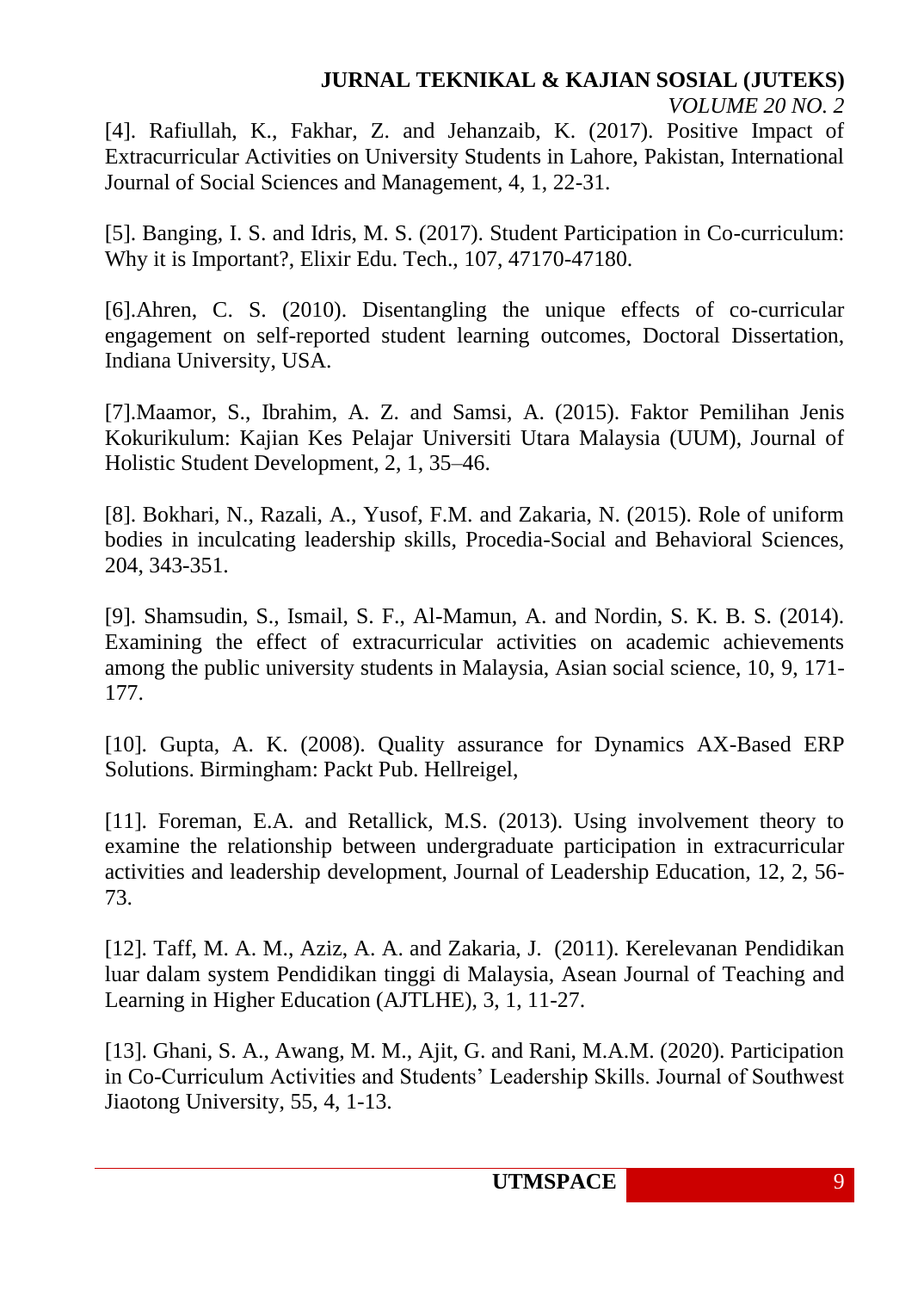[14]. Burt, B. A., et al. (2011). Outcomes of engaging engineering undergraduates in co- curricular experiences. American Society for Engineering Education.

[15]. Mehmood, T., Hussain, T., Khalid, M. and Azam, R. (2012). Impact of cocurricular activities on personality development of secondary school students, International Journal of Humanities and Social Welfare, 2, 18, 139-145.

[16]. Christison, Claudette. (2013). The Benefits of Participating in Extracurricular Activities. BU Journal of Graduate Studies in Education 5, 2, 17-20.

[17]. Massoni, E. (2011). Positive Effects of Extra Curricular Activities on Students. ESSAI, 9, 27, 84-87. Available at:<http://dc.cod.edu/essai/vol9/iss1/27>

[18]. Tarricone, P. and Luca, J. (2002). Successful teamwork: A case study, Proceedings of the 25th HERDSA Annual Conference, Perth, Western Australia, 7-10 July 2002. 640-646.

[19]. Shcheglova I. A. (2019). Can Student Engagement in Extracurricular Activities Facilitate the Development of Their Soft Skills?, Monitoring of Public Opinion: Economic and Social Changes, 6, 111—121. https://doi.org/10.14515/monitoring.2019.6.07.

[20]. Mustafa, M. Z., et al. (2008). Penguasaan kemahiran berpasukan menerusi penyertaan di dalam kokurikulum: Satu tinjauan di Universiti Tun Hussein Onn Malaysia, Persidangan Pembangunan PelajarPeringkatKebangsaan 2008 UniversitiTeknologi Malaysia, 22-23 Oktober 2008.

[21]. de Prada Creo, E., Mareque, M. and Portela-Pino, I. (2021). The acquisition of teamwork skills in university students through extra-curricular activities, Education + Training, 63, 2, 165-181. https://doi.org/10.1108/ET-07-2020-0185.

[22]. Buhari, A. (2015). Pembangunan kemahiran kerja berpasukan menerusi kokurikulum sukan hoki dalam kalangan pelajar UTHM, Retrieved from <https://core.ac.uk/download/pdf/42955413.pdf>

[23]. Hamid, R. A. (2012). Pembangunan kemahiran kerja bepasukan menerusi kokurikulum sukan bola speak dalam kalangan pelajar UTHM, Retrieved from <https://core.ac.uk/download/pdf/42953985.pdf>

[24]. Abdullah, H. and Ainon, M. (2002). Kemahiran Interpersonal untuk Guru. PTS Publication & Distributor Sdn. Bhd.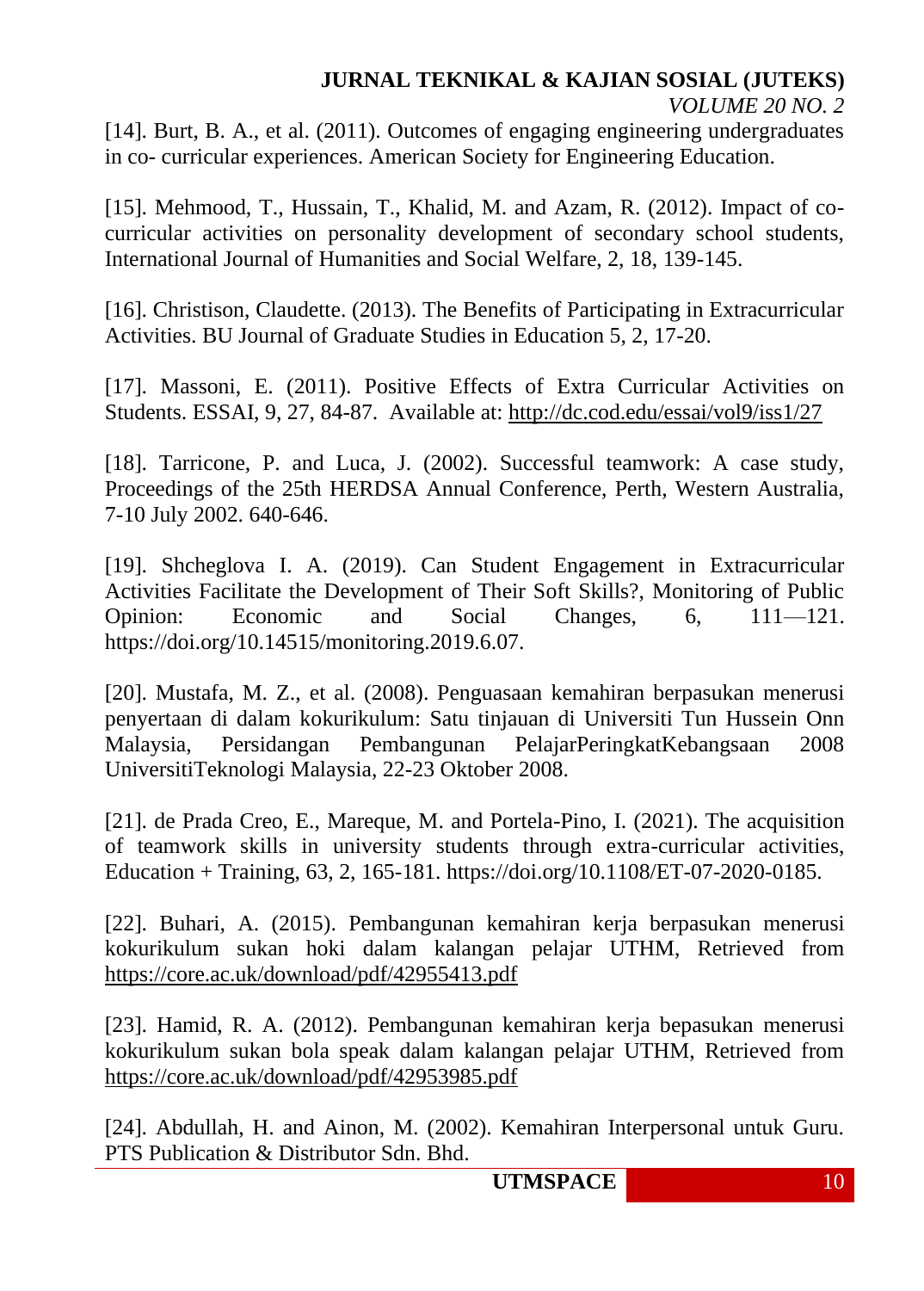[25]. Adu-Oppong, A. A., and Agyin-Birikorang, E. (2014). Communication in the workplace: Guidelines for improving effectiveness. Global journal of commerce & management perspective, 3(5), 208-213.

[26]. Carter, D. F., Ro, H. K., Alcott, B. and Lattuca, L. R. (2016). Co-curricular connections: The role of undergraduate research experiences in promoting engineering students' communication, teamwork, and leadership skills, Research in Higher Education, 57, 3, 363-393.

[27]. Mangkau, I. D. (2012). Penguasaan kemahiran komunikasi dalam kalangan pelajar Universiti Tun Hussein Onn Malaysia (UTHM), In Prosiding Seminar Pendidikan Pasca Ijazah dalam PTV Kali Ke-2, Johor Bahru, 40-59.

[28]. Masduki, M. and Zakaria, N. (2020). Fulfilling the Demand for Workplace Communication Skills in the Civil Engineering Industry, Pertanika J. Soc. Sci. & Hum, 28, 4, 3069-3087.

[29]. Lenard, D. B. and Pintarić, L. (2018). Comparison of Employers' and Students' Perceptions Regarding Communication Skills, Journal of Teaching English for Specific and Academic Purposes, 6, 1, 63-82.

[30]. Alnaeem, L. (2021). Involvement in Extracurricular Activities and Overcoming High Levels of Communication Apprehension among Saudi EFL Majors. Arab World English Journal, 12, 2, 185-208. DOI: https://dx.doi.org/10.24093/awej/vol12no2.13

[31]. Fadzil, N. S. and Ahmad, J. (2010). Kepentingan Kokurikulum dalam Pendidikan di Sekolah Menengah, In Proceedings of the 4th International Conference on Teacher Education; Join Conference UPI & UPSI, Bandung, Indonesia, 8-10 November 2010, 59-69.

[32]. Adnan, W. N. and Warman, S. (2017). Extra-curricular Activities Affect Students to Develop Social Skills, Elixir Leadership Mgmt, 105, 46034-46036.

[33]. Esa, A., Yunus, J. M. and Kaprawi, N. (2005). Persepsi Pensyarah Terhadap Penerapan Kemahiran Komunikasi Menerusi Kokurikulum di Politektnik, Jurnal Penyelidikan Pendidikan Malaysia, 7, (1), 3-13.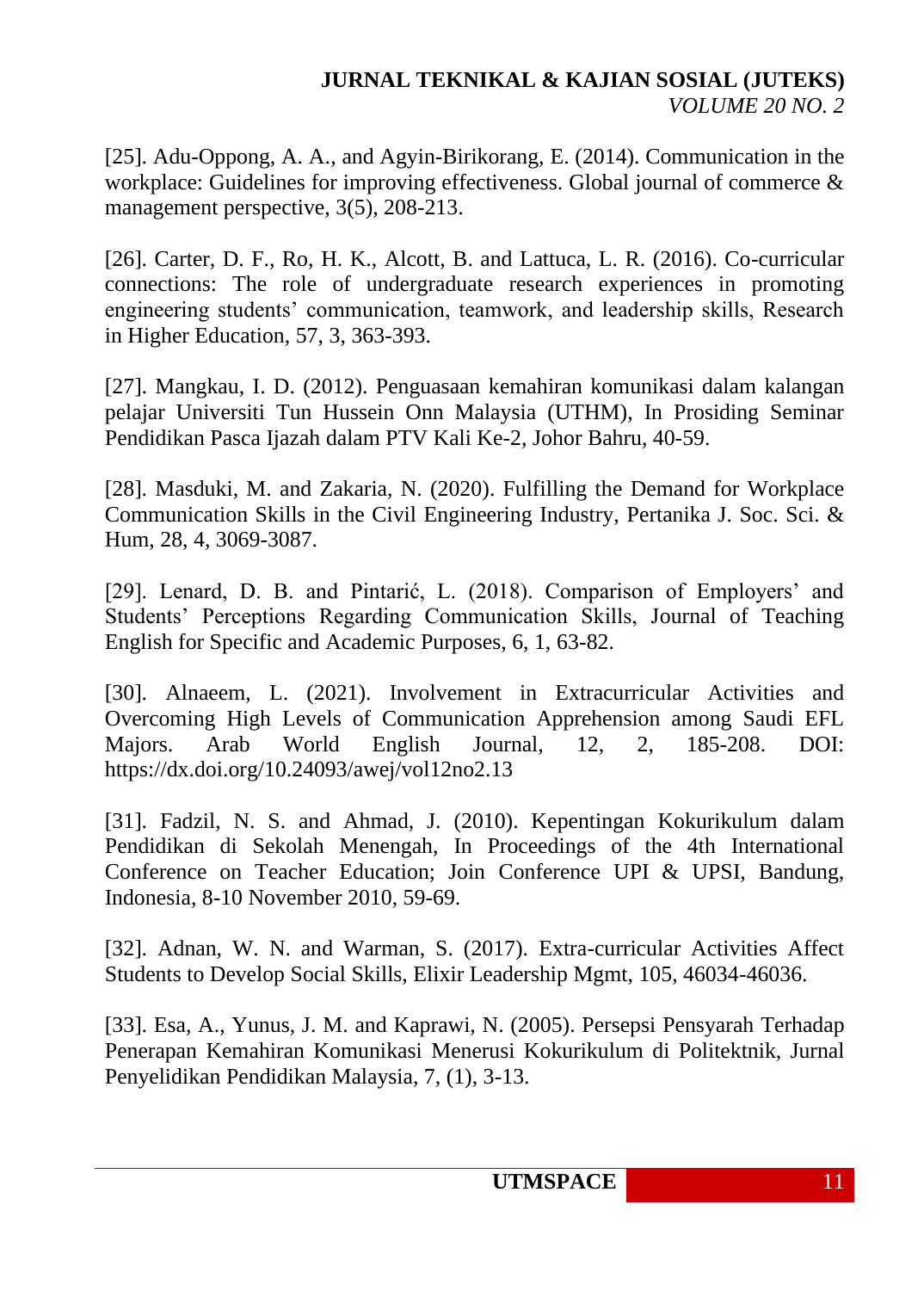# **JURNAL TEKNIKAL & KAJIAN SOSIAL (JUTEKS)**

*VOLUME 20 NO. 2*

[34]. Romeli, N. (2012). Tahap kemahiran berfikir kreatif dan kritis dalam kalangan pelajar Diploma Pendidikan Lepasan Ijazah Universiti Tun Hussein Onn Malaysia, Retrieved from<https://core.ac.uk/download/pdf/42953985.pdf>

[35]. Lai, E. R. (2011). Critical thinking: A literature review, Research Reports, Pearson.

[36]. Ennis, R. H. (1989). Critical thinking and subject specificity: Clarification and needed research, Educational Researcher, 18, 3, 4-10.

[37].Gellin, A. (2003). The effect of undergraduate student involvement on critical thinking: A meta-analysis of the literature 1991–2000, State University of New York at Buffalo. ProQuest Dissertations Publishing.

[38]. Sternberg, R. J. (1986). Critical thinking: Its nature, measurement, and improvement National Institute of Education, Washington, Retrieved from [http://eric.ed.gov/PDFS/ED272882.pdf.](http://eric.ed.gov/PDFS/ED272882.pdf)

[39].Astleitner, H. (2007). Teaching Critical Thinking Online, Journal of Instructional Psychology, 29, 2, 53-77.

[40]. Leach, B. T. (2011). Critical thinking skills as related to university students' gender and academic discipline (Doctoral dissertation, East Tennessee State University).

[41]. Snyder, L. G. and Snyder, M. J. (2008). Teaching critical thinking and problem-solving skills, Delta Pi Epsilon Journal, 50, 2, 90–99.

[42]. Kuan, G., et al. (2019). Co-curricular activities and motives for participating in physical activity among health sciences students at Universiti Sains Malaysia, Malaysia, The Malaysian Journal of Medical Sciences, 26, 1, 138-146. DOI: <https://doi.org/10.21315/mjms2019.26.1.13>

[43]. Ahyad, N. A. A. et al. "Discovering Students' Preference on College's Activity: Kolej Tuanku Canselor Case Study." International Conference on Student and Disable Student Development 2019 (ICoSD 2019). Atlantis Press, 2020.

[44]. Zare, P. and Othman, M. (2015). Students' perceptions toward using classroom debate to develop critical thinking and oral communication ability, Asian Social Science, 11, 9, 158-170.